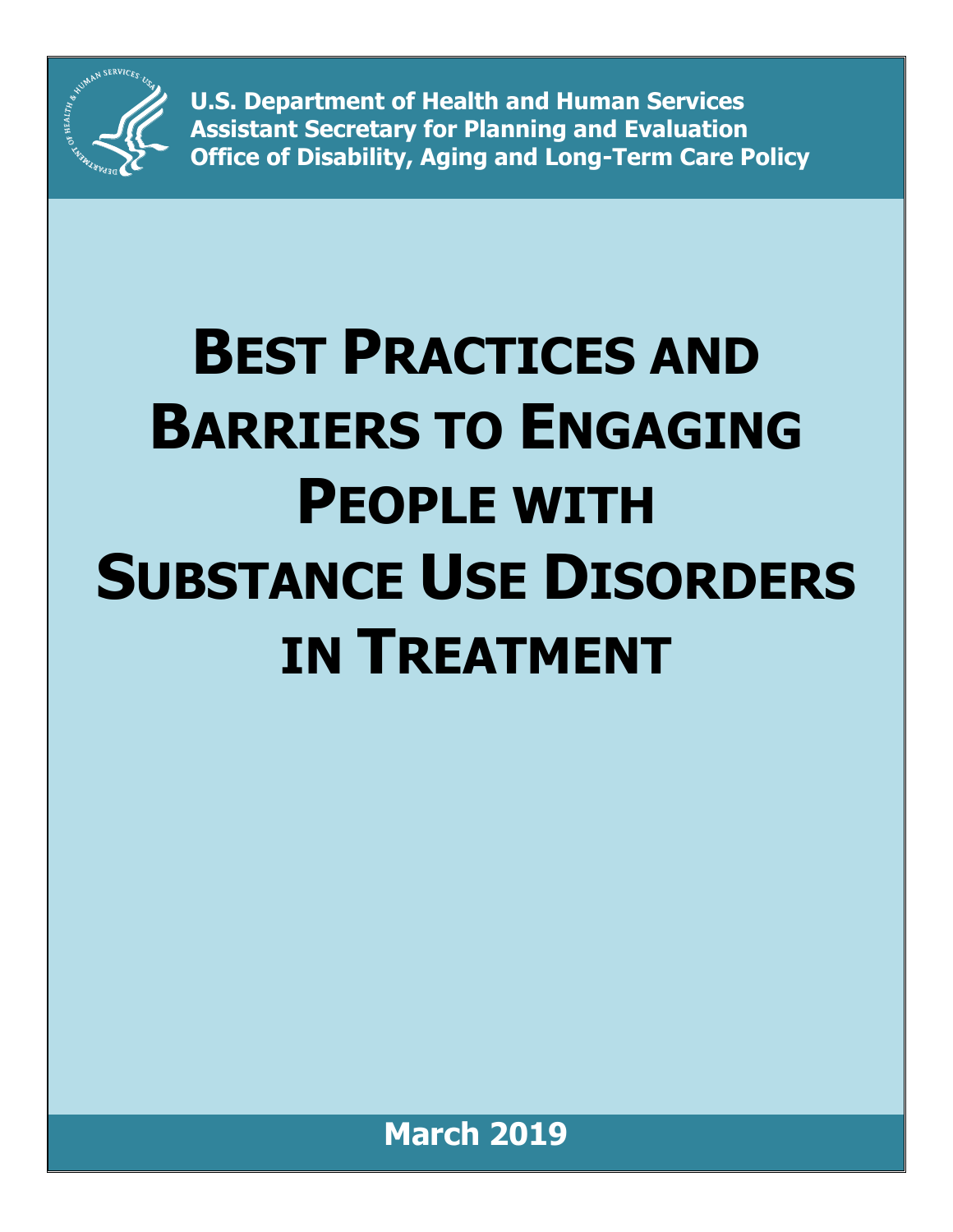## **Office of the Assistant Secretary for Planning and Evaluation**

The Office of the Assistant Secretary for Planning and Evaluation (ASPE) is the principal advisor to the Secretary of the Department of Health and Human Services (HHS) on policy development issues, and is responsible for major activities in the areas of legislative and budget development, strategic planning, policy research and evaluation, and economic analysis.

ASPE develops or reviews issues from the viewpoint of the Secretary, providing a perspective that is broader in scope than the specific focus of the various operating agencies. ASPE also works closely with the HHS operating agencies. It assists these agencies in developing policies, and planning policy research, evaluation and data collection within broad HHS and administration initiatives. ASPE often serves a coordinating role for crosscutting policy and administrative activities.

ASPE plans and conducts evaluations and research--both in-house and through support of projects by external researchers--of current and proposed programs and topics of particular interest to the Secretary, the Administration and the Congress.

# **Office of Disability, Aging and Long-Term Care Policy**

The Office of Disability, Aging and Long-Term Care Policy (DALTCP), within ASPE, is responsible for the development, coordination, analysis, research and evaluation of HHS policies and programs which support the independence, health and long-term care of persons with disabilities--children, working aging adults, and older persons. DALTCP is also responsible for policy coordination and research to promote the economic and social well-being of the elderly.

In particular, DALTCP addresses policies concerning: nursing home and community-based services, informal caregiving, the integration of acute and long-term care, Medicare post-acute services and home care, managed care for people with disabilities, long-term rehabilitation services, children's disability, and linkages between employment and health policies. These activities are carried out through policy planning, policy and program analysis, regulatory reviews, formulation of legislative proposals, policy research, evaluation and data planning.

This report was prepared under contract #HHSP23320100022WI between HHS's ASPE/DALTCP and Truven Health Analytics. For additional information about this subject, you can visit the DALTCP home page at https://aspe.hhs.gov/office-disability-aging-and-long-termcare-policy-daltcp or contact the ASPE Project Officers, Laurel Fuller and D.E.B. Potter, at HHS/ASPE/DALTCP, Room 424E, H.H. Humphrey Building, 200 Independence Avenue, S.W., Washington, D.C. 20201; Laurel.Fuller@hhs.gov.

**The opinions and views expressed in this report are those of the authors. They do not reflect the views of the Department of Health and Human Services, the contractor or any other funding organization. This report was completed and submitted on September 29, 2017.**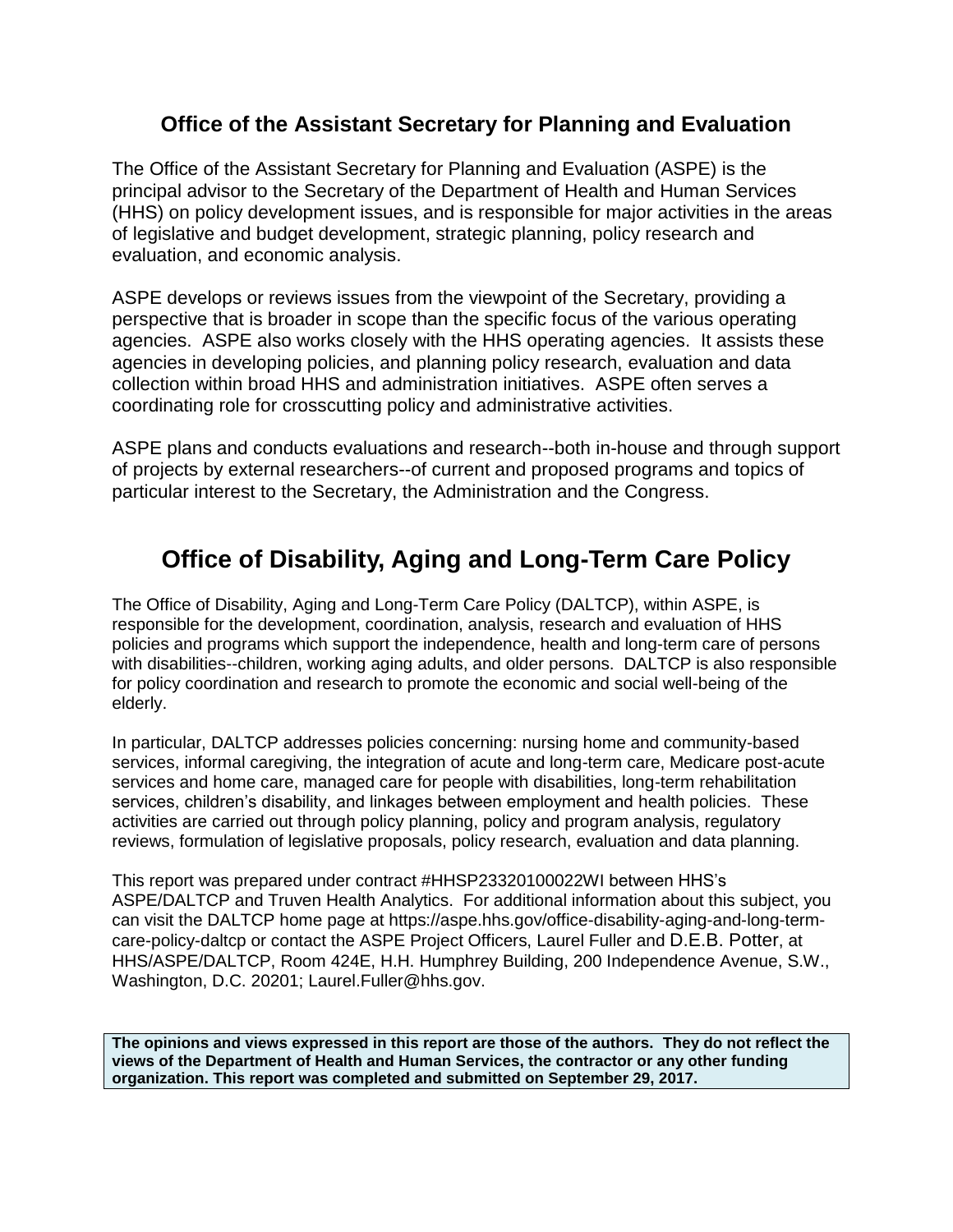**Final Project Report: Best Practices** and Barriers to Engaging People with Substance Use Disorders in Treatment



Peggy O'Brien . Erika Crable . Catherine Fullerton Lauren Hughey

Truven Health Analytics, an IBM company

**March 2019** 

Submitted to: Office of Disability, Aging and Long-Term Care Policy Office of the Assistant Secretary for Planning and Evaluation U.S. Department of Health and Human Services Project Officer: D.E.B. Potter Contract # HHSP23320100022WI Task # HHSP23337006T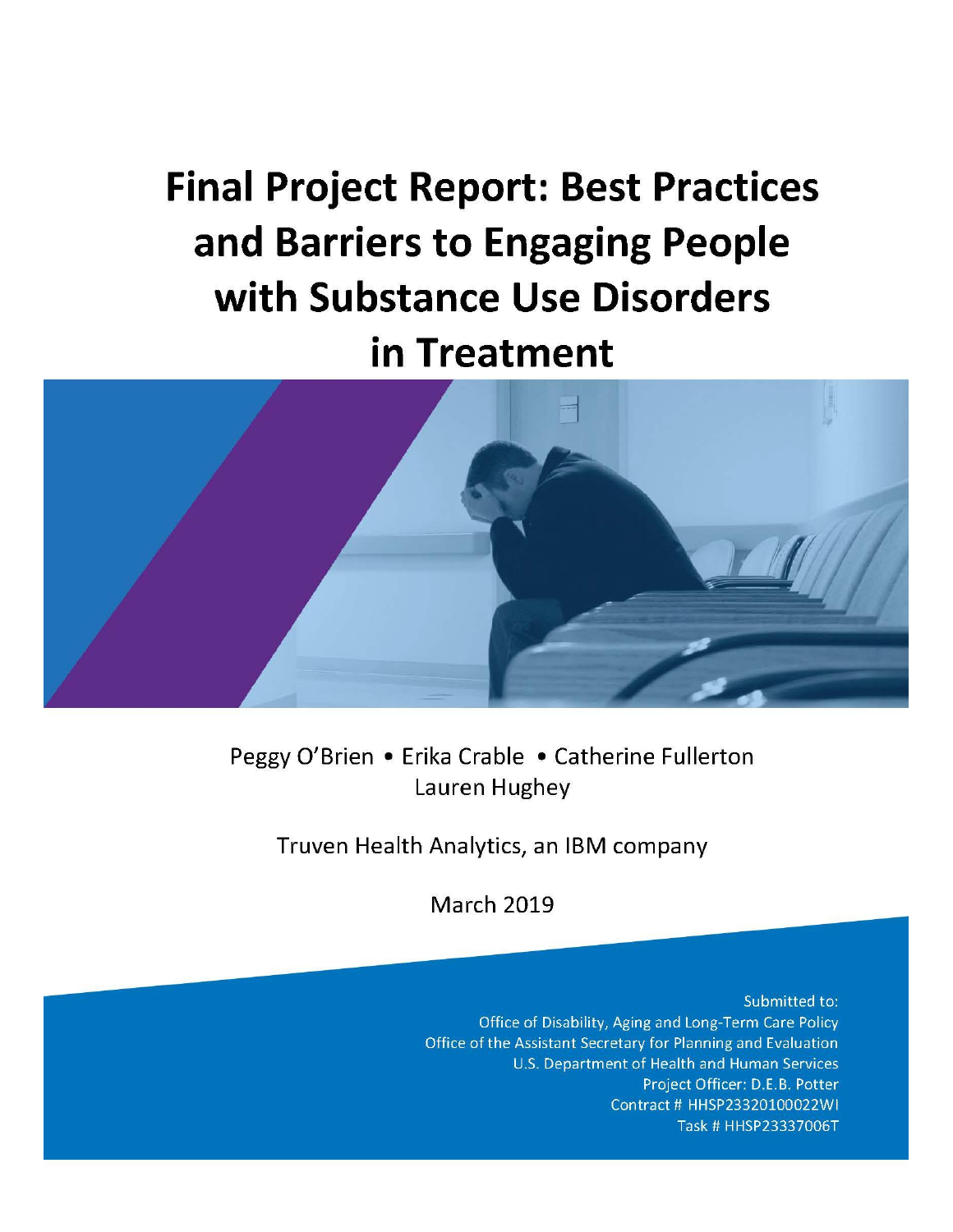# **TABLE OF CONTENTS**

| Epidemiology of Substance Use and Substance Use Disorders in the United States |  |
|--------------------------------------------------------------------------------|--|
|                                                                                |  |
|                                                                                |  |
|                                                                                |  |
|                                                                                |  |
|                                                                                |  |
|                                                                                |  |
|                                                                                |  |
|                                                                                |  |
|                                                                                |  |
|                                                                                |  |
|                                                                                |  |
|                                                                                |  |
|                                                                                |  |
|                                                                                |  |
|                                                                                |  |
|                                                                                |  |
|                                                                                |  |
|                                                                                |  |
|                                                                                |  |
| <b>APPENDICES</b>                                                              |  |
|                                                                                |  |
|                                                                                |  |
| APPENDIX C. Algorithm for Identifying Members with Alcohol or Other Substance  |  |
|                                                                                |  |
|                                                                                |  |
|                                                                                |  |
|                                                                                |  |